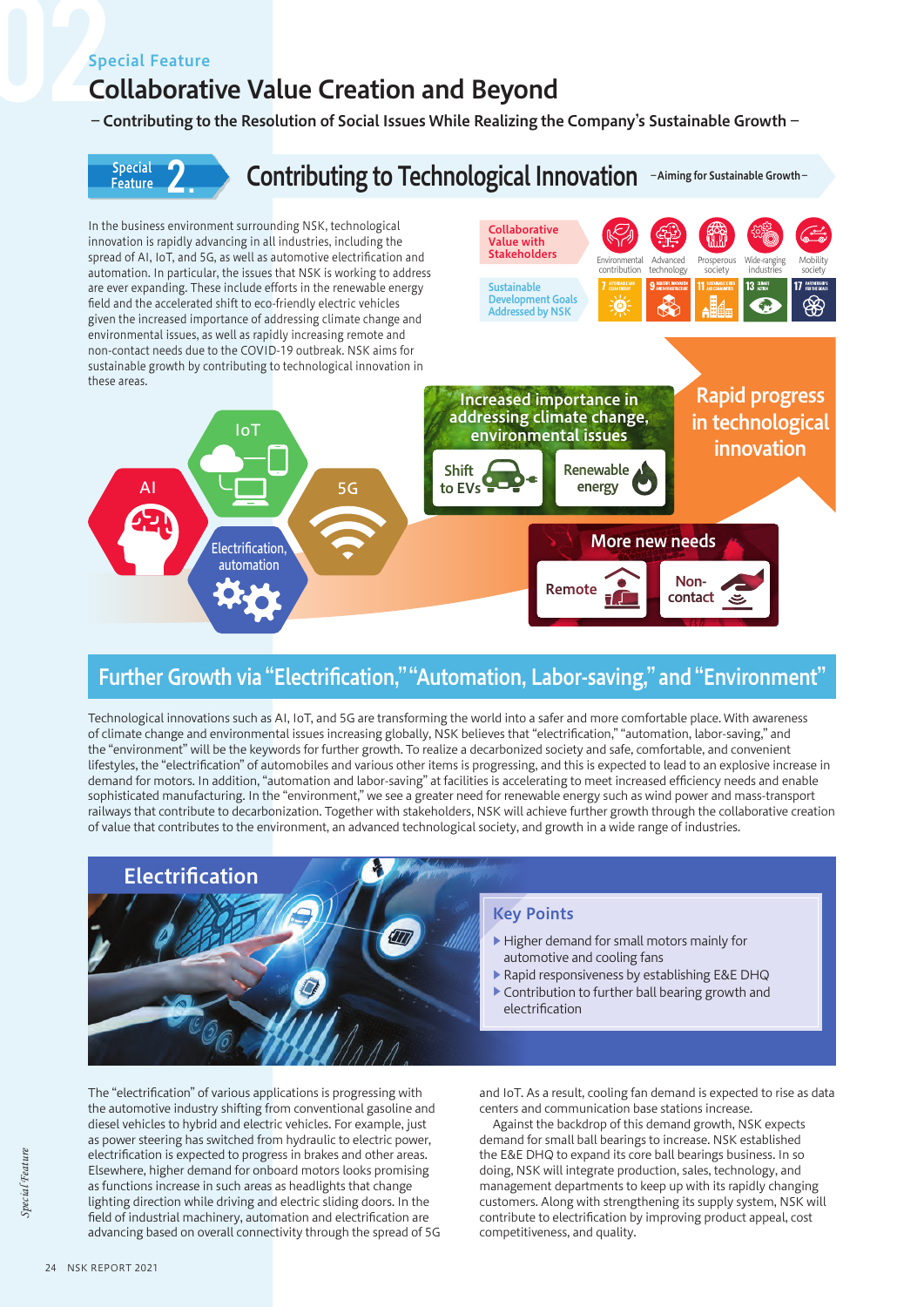

The need for automation and labor-saving at production sites is increasing with working populations shrinking mainly in developed countries and COVID-19 increasing the need for remote and non-contact services. Improving machine tool and robot performance is essential to achieve "automation and labor-saving." Particularly for machine tools, there has been a progressive shift from 3-axis to multi-axis (e.g., 5-axis) and combined machine tools to consolidate processes and improve machining accuracy. Further growth looks likely as this is an area of demand where NSK can provide value by leveraging its strengths in precision technology (precision machinery products centered on precision

## Key Points

- ▶ Accelerated automation and labor-saving needs at production sites
- ▶ Provide value that leverages precision technology
- ▶ Increase the presence of precision bearings and ball screws, and contribute to sophisticated manufacturing

bearings and precision ball screws). In addition, the adoption rate of NC (numerical control) for machine tools is expected to increase in China, the largest producer and seller of machine tools. Ball screw accuracy will become more important as NC takes hold, so we expect demand for NSK products to grow further in the Chinese market.

NSK's precision bearings and precision ball screws will become important as elemental technologies for high-performance machine tools. NSK will continue contributing to advanced manufacturing by making proposals to customers that utilize its precision technology.



Key Points

- ▶ Expand wind power generation and railway markets amid higher environmental awareness
- ▶ Meet advanced technological needs that include strong durability and high reliability
- Contribute to the expansion of growth sectors and the realization of a decarbonized society

CO2-free and highly efficient wind power generation has been growing steadily in Europe—where environmental awareness is high—and in China—where demand for electricity is brisk while in Japan growth looks promising as one green energy growth strategy. Along with expectations over such market growth, the level of technical difficulty for bearings is also increasing. For example, wind power generation is being used on a larger scale and more offshore to improve power efficiency, but the conditions under which bearings are used have become more severe, thus requiring high durability and high reliability. To address these difficult technical challenges, NSK will apply the "digital twin" concept for proposing optimal designs not only for bearings but also for peripheral components, with the aim of realizing a decarbonized society.

Railways are also expected to grow as a market that contributes to decarbonization. Railways have established a foothold as a means of transportation with lower  $CO<sub>2</sub>$  emissions than airplanes and automobiles in Europe. Railways are also expanding in China and Southeast Asian countries amid economic development there. Leveraging its expertise accumulated over many years, NSK will continue to develop products and technologies that contribute to rolling stock safety, comfort, reliability, and environmental impact reduction.

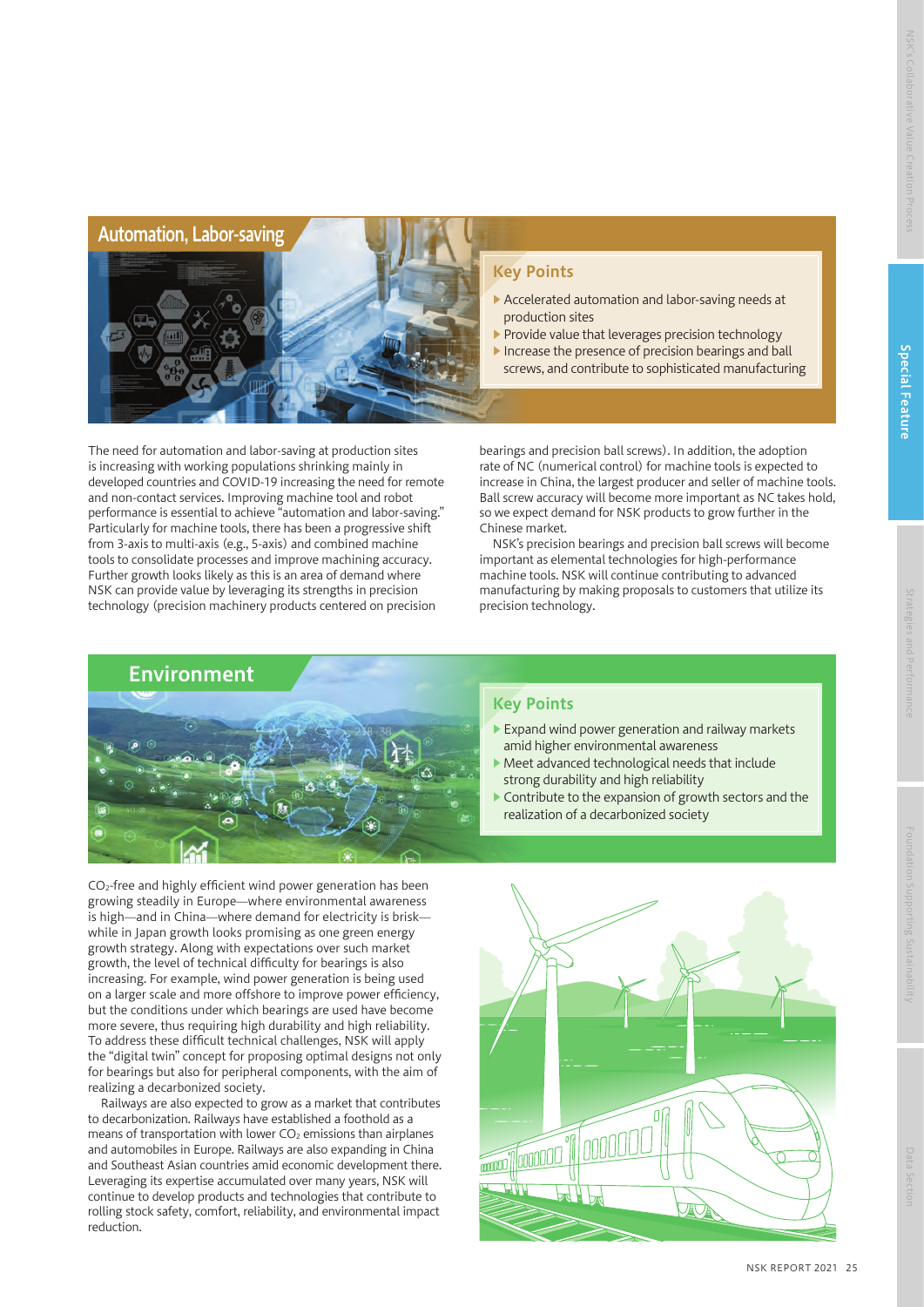# Collaborative Value Creation and Beyond

−Contributing to the Resolution of Social Issues While Realizing the Company's Sustainable Growth−

Special Feature 2. Contributing to Technological Innovation −Aiming for Sustainable Growth-

# Toward the Era of Auto Electrification

# Developments in Auto Electrification

In addition to the mega-trend known as CASE (C: Connected, A: Automated Driving, S: Sharing, E: Electrification), the automotive industry has seen environmental issues gather momentum. In August 2021, the European Union announced a policy to end sales of new gasoline and diesel vehicles (ICE), including hybrid electric vehicles (HEV), by 2035 to achieve carbon neutrality by 2050, and the United States has issued an executive order that more than half of new vehicle sales by 2030 be electric and fuel cell vehicles, including BEVs and plug-in hybrids. Japan and China have also announced policies to shift their new car sales to electric vehicles such as HEVs by 2035.

Against this backdrop, the global auto electrification rate is expected to rise rapidly. In 2019, the electrification rate was around 10%, but this will surpass 50% by around 2030, when regulations in various countries start to take effect, and could approach 100% by around 2050. Until 2030 or so, however, the electrification rate will likely increase due to significant growth in both HEVs and BEVs, though with some regional differences.



## The Impact of Electrification on NSK

With the shift from ICE to BEV, the number of bearings installed in a vehicle decreases. The major reasons for this are the engine used in gasoline vehicles being replaced by a motor in BEVs, and the transmission changing from a complex multistage gearbox to a simple reduction gear. However, there are zones where the number of bearings will increase, as electrification results in the use of more on-board motors. In summary, bearings are expected to decrease by about 20% in BEV compared to ICE. While depending on the mechanism, in HEVs, however, bearings will rise by roughly10% due to the increase in motors.

With electrification accelerating, NSK expects sales to grow steadily until around 2030 as both HEVs and BEVs increase. However, we are pursuing the development and release of new products for electric vehicles as we see potential for bearings sales to subsequently decrease as BEVs become mainstream.

#### ■Auto Electrification Rate (NSK Forecast) ■Trends in Individual Countries (as of August 2021)

| Japan                   | Shift mainly new vehicles sales to electric vehicles<br>by 2035                                                      |
|-------------------------|----------------------------------------------------------------------------------------------------------------------|
| United<br><b>States</b> | Executive order targeting more than half of new vehicle<br>sales be electric vehicles and fuel cell vehicles by 2030 |
| <b>FU</b>               | Sales of new gasoline and diesel vehicles<br>(including HEV) will stop by 2035                                       |
| China                   | New energy vehicles will account for more than<br>50% of auto sales volume by 2035                                   |

#### ■Bearing Swings with ICE as 100 (NSK forecasts)

|                           | -19<br>ICE         | $\mathbf{Q}$<br><b>HEV</b>  | L 6<br>0<br><b>BEV</b> |
|---------------------------|--------------------|-----------------------------|------------------------|
|                           | 100                | 110                         | 80                     |
| <b>Motors</b>             | $\Rightarrow$ STAY | $\blacktriangleright$<br>UP | <b>UP</b><br>◢         |
| Engines/<br>transmissions | <b>STAY</b>        | STAY                        | DOWN                   |

# New Products for Growth in the Electrification Era

As electric vehicles are equipped with many batteries, technological issues and needs include "downsizing powertrains," "improving driving power and maximum speed," and "increasing cruising range." NSK aims to achieve sustainable growth in the age of electrification by proposing new technologies and products to our customers that meet these needs. As the mobility society evolves, we will continue to proactively create value and, in turn, expand our automotive business.<br>2020 2030



of a decline in existing products from 2030

> Existing products to steadily rise until around 2030 but could decrease afterward